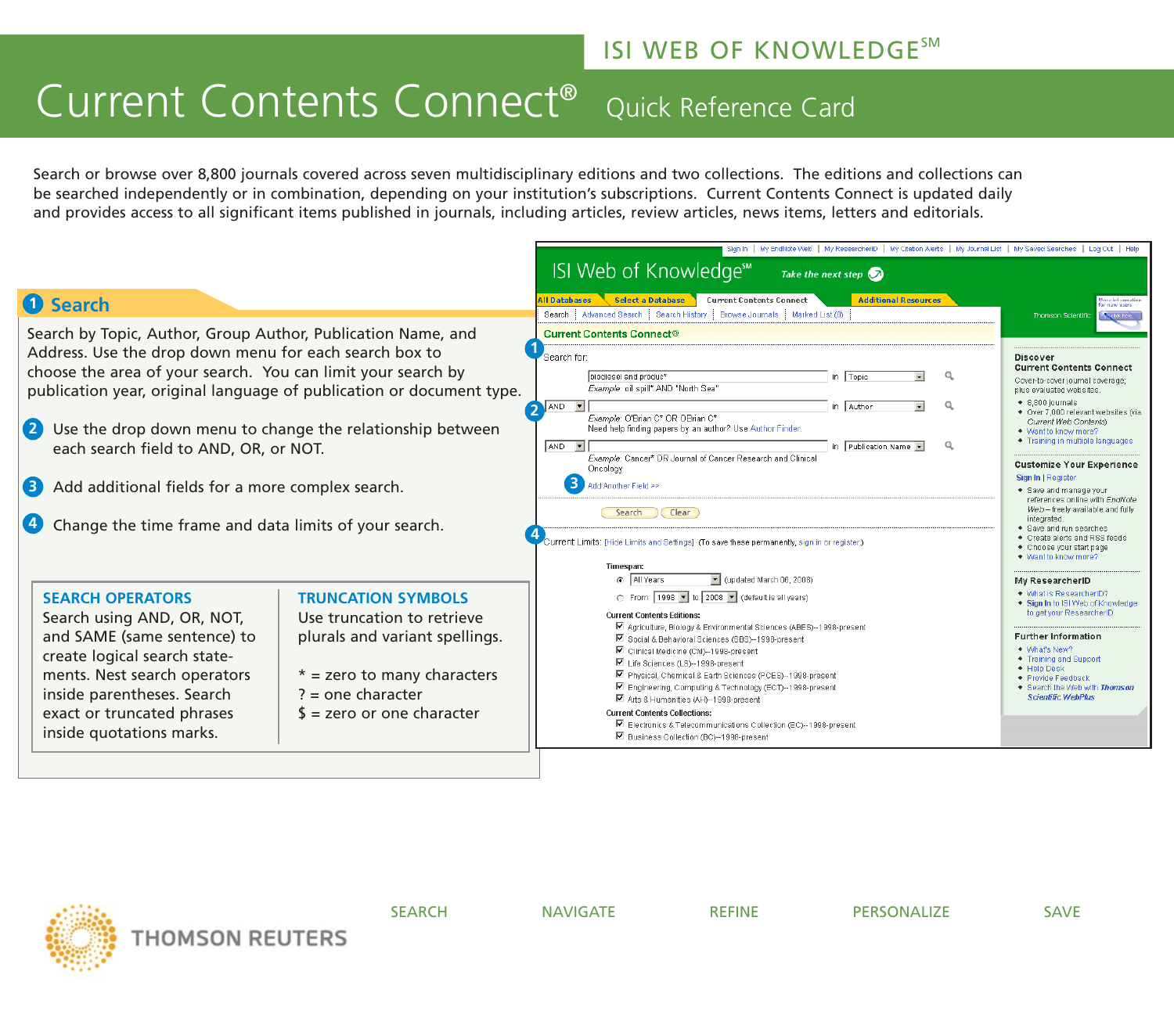# Full Record

### **Titles 1**

The full title is indexed and searched in a Topic search. Foreign language titles are translated into English.

### 2 Authors

All authors are indexed. Search using last name and up to five initials.

### **B** Source

Source titles are searchable. Click on the **4** source title to move to the Table of Contents for this issue of the journal. Search using the full title or use the Search Aid on the Search page to select a title.

### **Abstract 4**

All author abstracts are indexed and searched in a Topic search.

### **Author Keywords 5**

All author keywords are indexed and searched in a Topic search.

### **6** KeyWords Plus

KeyWords Plus® are unique to Web of Science and consist of words and phrases harvested from the titles of the cited articles. KeyWords Plus are searched in a Topic search.

### **Addresses 7**

All author addresses are indexed and searchable. Reprint authors are identified and their e-mail addresses are provided when available.

#### Search | Advanced Search | Search History | Browse Journals | Marked List (3) **Current Contents Connect®**  $\blacktriangleleft$  Record 18 of 35 << Back to results list Record from Current Contents Connect® **1** Properties of a potential biofuel obtained from soybean oil by transmethylation with Cited by: 4 dimethyl carbonate This article has been cited 4 times (from Web of Science) Full Text +Links Sun FB, Chen HZ, Evaluation of **Print** (E-mail) (Add to Marked List) (Save to EndNote) Web more  $\overline{\bullet}$  Go enzymatic hydrolysis of wheat straw Holdinas options pretreated by atmospheric givcerol. autocatalysis JOURNAL OF CHEMICAL Author(s): Fabbri, D (Fabbri, Daniele), Bevoni, V (Bevoni, Valerio), Notari, M (Notari, Marcello), Rivetti, F (Rivetti, Franco) **2** TECHNOLOGY AND Source: FUEL Volume: 86 Issue: 5-6 Pages: 690-697 Published: MAR-APR 2007 BIOTECHNOLOGY 11 1039-1044 NOV **3** Georgogianni KG, Kontominas MG, Abstract: Biodiesel is a fuel generally consisting of a mixture of fatty acid methyl esters (FAMEs) which is used in Tegou E, et al. Biodiesel production: alternative or in combination with petroleum diesel for its environmental benefits. Biodiesel is conveniently manufactured Reaction and process parameters of from vegetable oils by transesterification of triglycerides with methanol. However, the process brings about the alkali-catalyzed transesterification of concurrent formation of glycerol, which may become an oversupplied chemical if biodiesel production keeps growing. A waste fiving oils ENERGY & novel biodiesel-like material (abbreviated as DMC-BioD) was developed by reacting soybean oil with dimethyl carbonate FUELS 5 3023-3027 SEP-OCT (DMC), which avoided the co-production of glycerol. The main difference between DMC-BioD and biodiesel produced Kijenski J, Rozycki K, Lipkowski AW, et from vegetable oil and methanol (MeOH-biodiesel) was the presence of fatty acid glycerol carbonate monoesters al. New ester biofuel Gliperol (FAGCs) in addition to FAMEs. In the following study, details regarding synthesis and composition of DMC-BioD are (R) PRZEMYSL provided along with physical properties relevant for its use as a fuel. In addition, the production of potential pyrogenic CHEMICZNY 4 269-272 APR contaminants was investigated by analytical pyrolysis and compared with those from MeOH-biodiesel, and the model compounds tristearin, triolein, trilinolein and oleic acid glycerol carbonate ester (OAGC). The presence of FAGCs [ view all 4 citing articles ] influenced both fuel and flow properties, while the distribution of main pyrogenic compounds, including polycyclic aromatic hydrocarbons (PAHs), was little affected. Benefits and drawbacks of DMC as a candidate transmethylating Create Citation Alert reagent for producing biofuel from renewable resources and alternative co-products (glycerol carbonate and glycerol dicarbonate) are discussed. (c) 2006 Elsevier Ltd. All rights reserved. **Related Records: Document Type: Article** Find similar records based on shared eferences (from Web of Science). Language: English [view related records] **5** Author Keywords: biodiesel; glycerol carbonate; pyrolysis **KeyWords Plus: <mark>BIODIESEL PRODUCTION</mark>; VEGETABLE-OIL; PYROLYSIS; COMBUSTION; EMISSIONS; 6** References: 34 TRANSESTERIFICATION: HYDROCARBONS; FUELS View the bibliography of this record (from Web Addresses: Fabbri, D (reprint author), Univ Bologna, Chem Lab, CIRSA, Via S Alberto 163, I-48100 Pavenna, Italy **7** of Science). Univ Bologna, Chem Lab, CIRSA, I-48100 Ravenna, Italy Ist Guido Donegani SpA, Polimeri Europa, I-28100 Nova ormation If your institution also has a subscription to *Web* E-mail Addresses: dani.fabbri@unibo.it hal's impact factor (in *of Science*, you may see links to **Citing Articles**, on Reports) Publisher: ELSEVIER SCI LTD, THE BOULEVARD, LAND **Cited References** and **Related Records**. ENGLAND, http://www.elsevier.com rrection Discipline: CHEMISTRY Current Web Contents CHEMICAL ENGINEERING Current Web Contents Click **Create Citation Alert** to be notified when o improve the quality of uggesting corrections. the article is cited by any new Web of Science CC Editions/Collections: Physical, Chemical & Earth Sci form. record. Citation Alerts will remain active for one year, but can be renewed at any time.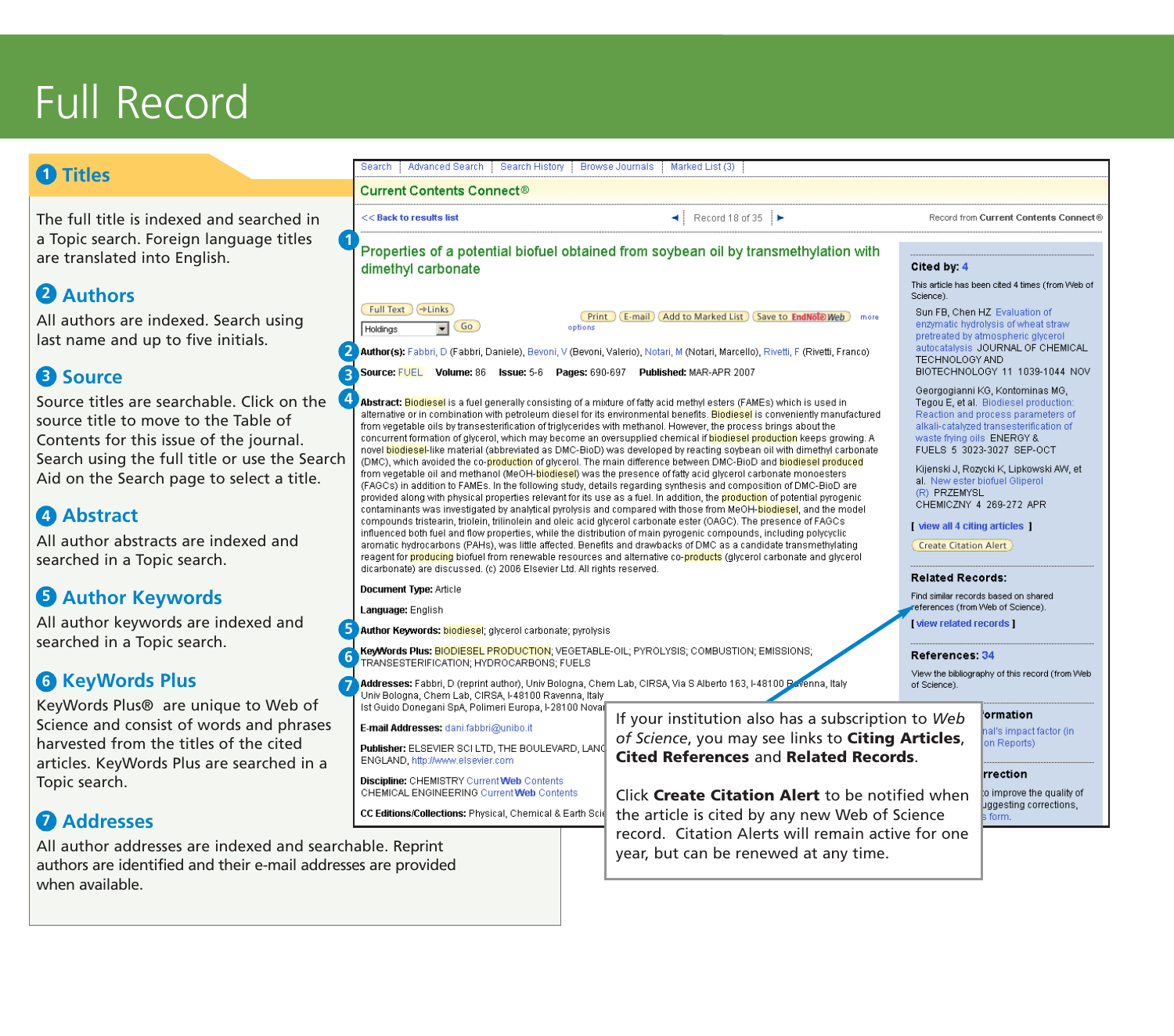## **Browse**

#### **Table of Contents 1** <<Leave Browse **Current Contents Connect ®** Tables of Contents are records created for all journals indexed for *Current Contents Connect*. Click the **Browse Browse Journals Journals** link to browse all journals by Edition, Discipline Browse Home > Disciplines > Journals > Issues > Table of Contents and Title. Selected Edition: PHYSICAL, CHEMICAL & EARTH SCIENCES Selected Discipline: CHEMISTRY **CCC Editions 2 FUEL** The seven editions and two collections indexed for *Current* **IDS # 141UY** 86 (5-6): MAR-APR 2007 *Contents Connect* are: ------- ARTICLES -------Lo Monaco, S; Lopez, L; Rojas, H, et al. • Life Sciences (1398 journals) Applications of electron microprobe analysis (EPMA) in the study of Venezuelan source rocks: La Luna and Querecua • Clinical Medicine (1358 journals) FUEL, 86 (5-6); 641-648 MAR-APR 2007 • Social and Behavioral Sciences (1850 journals) • Agriculture, Biology & Lee, CE: Hwang, CH An experimental study on the flame stability of LFG and LFG-mixed fuels. Environmental Sciences (1160 journals) FUEL, 86 (5-6): 649-655 MAR-APR 2007 • Engineering, Computing & Technology (1232 journals) • Physical, Chemical & Earth Sciences (1262 journals) Andersson, K: Johnsson, F. • Arts and Humanities (1148 journals) Flame and radiation characteristics of gas-fired O-2/CO2 combustion FUEL, 86 (5-6): 656-668 MAR-APR 2007 • Business Collection (235 journals) • Electronics & Telecommunications Collection (195 journals) Reinik, J; Heinmaa, I; Mikkola, JP, et al. Hydrothermal alkaline treatment of oil shale ash for synthesis of tobermorites Each of the editions is further divided into as many as 26 FUEL, 86 (5-6): 669-676 MAR-APR 2007 discipline areas. Journals can be indexed in multiple Macias-Perez, MC; Bueno-Lopez, A; Lillo-Rodenas, MA, et al. editions. SO2 retention on CaO/activated carbon sorbents. Part I: Importance of calcium loading and dispersion FUEL, 86 (5-6): 677-683 MAR-APR 2007 Kumabe, K; Hanaoka, T; Fujimoto, S, et al. Co-gasification of woody biomass and coal with air and steam FUEL, 86 (5-6): 684-689 MAR-APR 2007 Fabbri, D; Bevoni, V; Notari, M, et al. Properties of a potential biofuel obtained from soybean oil by transmethylaton with dimethyl carbonate FUEL, 86 (5-6): 690-697 MAR-APR 2007 Click directly on the title to move to the Ga-Houreade, L; Torrente, C; Galan, MA Study of the solubility of kerogen from oil shales Full Record for any article in a journal FUEL, 86 (5-6): 698-705 MAR-APR 2007 issue's Table of Contents.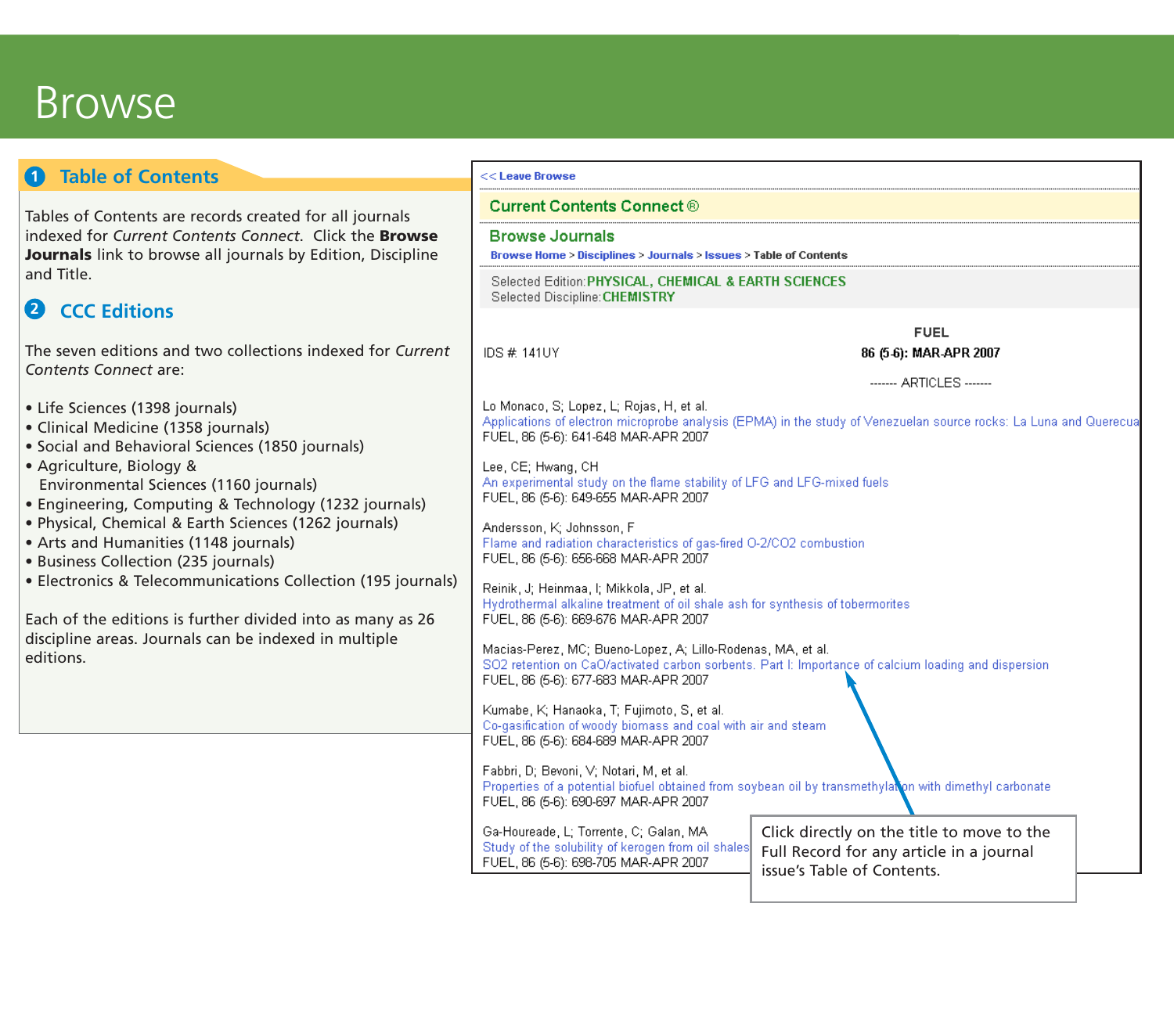### ISI WEB OF KNOWLEDGE<sup>SM</sup>

# Refine and Analyze

### **D** Refine your Results

Use Refine to mine a set of up to 100,000 results to find the top 100 Subject Categories, Source Titles, Document Types, Authors, Publication Years, Countries, Institutions, Language and Discipline.

### **Sort Results 2**

Sort up to 100,000 records by

- Latest Date (default)
- Relevance
- Publication Year
- Source Title
- First Author

### **Analyze Results 3**

Like Refine, with Analyze you can mine a set of up to 100,000 results. With Analyze you can output the results to Microsoft® Excel to create your own graphs.

### **Output Records or Save to Endnote 4 Web**

Output records, add to your Marked List, or save to EndNote Web. Quickly print, e-mail or save to a temporary marked list (500 records maximum), or save permanently to EndNote Web (10,000 max). Click "more options" to save a range of records, adjust your saved fields, or export directly to ResearchSoft reference software (EndNote, Reference Manager, and ProCite) you have installed on your desktop.



C Full Record

 $\circ$  Records  $\Gamma$ 

to

Save To.,

 $\boxed{\bullet}$  (Save)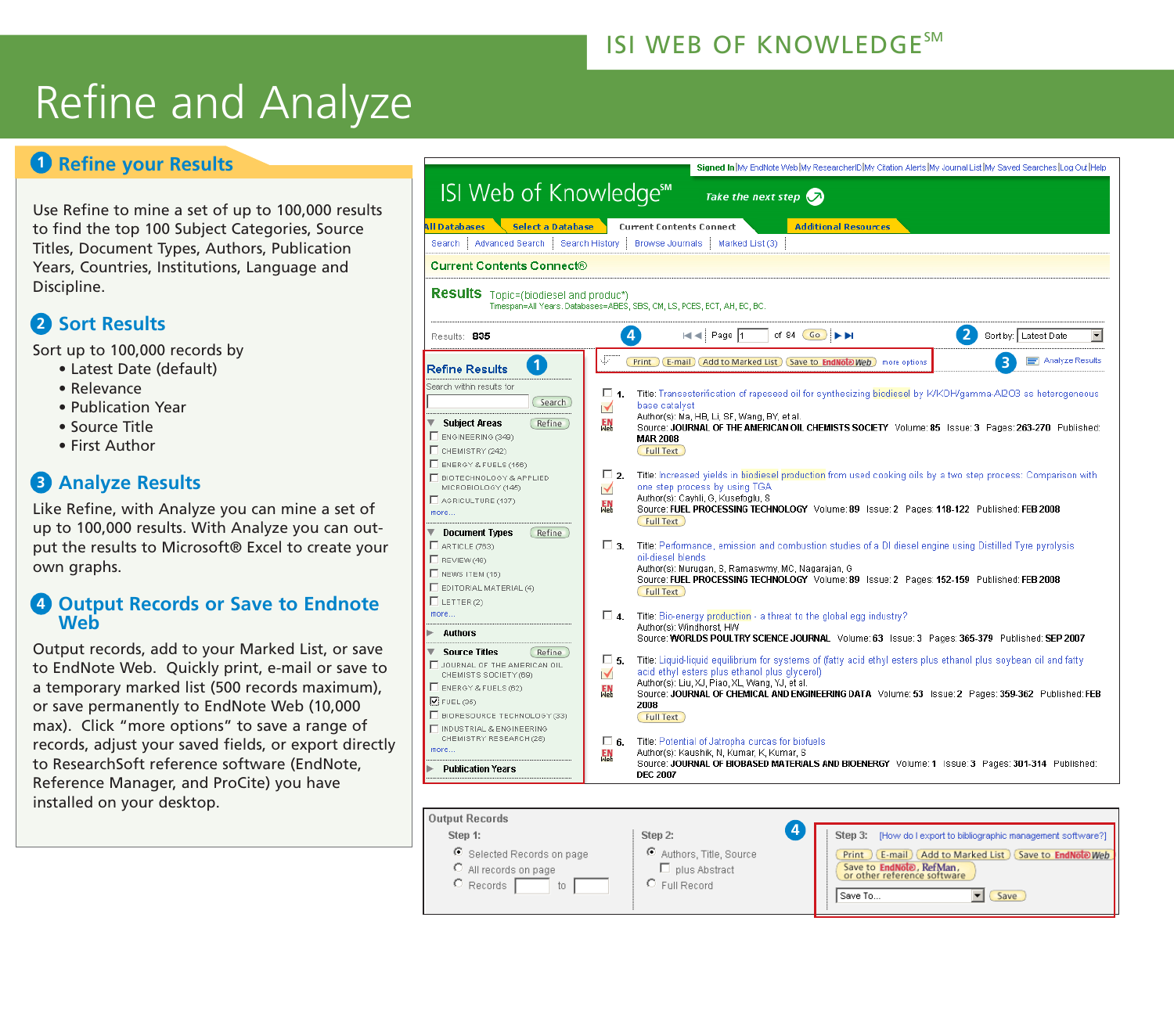# Personalize

### **Create Personal Profile**

Any *Current Contents Connect* user can create a personal ISI Web of Knowledge profile to take advantage of powerful personalization options. Creating a personal profile allows you to save:

- Unlimited saved searches and search alerts
- Unlimited citation alerts
- An **Endnote Web** library of up to 10,000 references

### **2** Save Searches and Create Search Alerts

Click **Search History** to view your search sets and create set combinations. Save up to 20 sets as a Search History or an Alert. Alerts will be based on the last search statement in your history. Alerts will remain active for 24 weeks but can be renewed at any time. Click "My Saved Searches" and "My Citation Alerts" to manage and renew your alerts. If an alert expires, it will remain as a saved search strategy in your personal profile until you delete it. Searches can also be saved as RSS feeds; simply click the **D**<br> **C**<br>
Any CSI Weeful<br>
allow<br> **a**<br> **12**<br> **12**<br> **12**<br> **12**<br> **12**<br> **12**<br> **12**<br> **12**<br> **12**<br> **12**<br> **12**<br> **12**<br> **12**<br> **12**<br> **12**<br> **12**<br> **12**<br> **12**<br> **12**<br> **12**<br> **12**<br> **12**<br> **12**<br> **12**<br> **12**<br> **13**<br> **13**<br> **13**<br> **13**<br> **13**<br> **14** 

**XML** icon after clicking Save History.

### **Table of Contents Alerts 3**

You may set up unlimited Table of Contents alerts that will email you the table of contents of a new journal issue when it is available in Current Contents Connect. Access this feature by clicking "My Journal List" at the top of the page.

- Click "Renew" to set a new expiration date for any alert.
- Click "Settings" to turn alerts on or off.
- Click "Open" to run the saved search
- Click XML to set an RSS Feed

|                                |                | Sign in   My EndNote Web   My ResearcherID   My Citation Ale   My Journal List   My Saved Searches   Log Out                                                        |                                                  |                                                 |
|--------------------------------|----------------|---------------------------------------------------------------------------------------------------------------------------------------------------------------------|--------------------------------------------------|-------------------------------------------------|
|                                |                | ISI Web of Knowledge <sup>™</sup><br>Take the next step $\bigcirc$                                                                                                  |                                                  |                                                 |
| <b>I</b> Databases<br>Search i |                | <b>Select a Database</b><br><b>Additional Resources</b><br><b>Current Contents Connect</b><br>Advanced Search   Search History   Browse Journals<br>Marked List (0) |                                                  |                                                 |
|                                |                | $\sf Current\,Contents$ $\sf Connect@$                                                                                                                              |                                                  |                                                 |
|                                | Search History |                                                                                                                                                                     |                                                  |                                                 |
| <b>Set</b>                     | <b>Results</b> | Save History / Create Alert<br>Open Saved History                                                                                                                   | <b>Combine Sets</b><br>$O$ AND $O$ OR<br>Combine | <b>Delete Se</b><br><b>Select All</b><br>Delete |
| #3                             | 289            | #2 AND #1<br>Databases=ABES, SBS, CM, LS, PCES, ECT, AH, EC, BC Timespan=All Years                                                                                  | п                                                | п                                               |
| #2                             | 6,796          | Topic=(oil and (palm or soybean* or canola or cottonseed))<br>Databases=ABES, SBS, CM, LS, PCES, ECT, AH, EC, BC Timespan=All Years                                 | г                                                | п                                               |
| #1                             | 835            | Topic=(biodiesel and produc*)<br>Databases=ABES, SBS, CM, LS, PCES, ECT, AH, EC, BC Timespan=All Years                                                              | п                                                | п                                               |
|                                |                |                                                                                                                                                                     | $E$ and $C$ or<br>Combine                        | Select All<br>Delete                            |

|                                                                                                                                     |                                                                    |                    | My Endnote Web   My Citation Alerts   My Journal List   My Saved Searches   Logout   Help<br><b>Signed In</b> |                                            |                    |                                       |                            |  |  |
|-------------------------------------------------------------------------------------------------------------------------------------|--------------------------------------------------------------------|--------------------|---------------------------------------------------------------------------------------------------------------|--------------------------------------------|--------------------|---------------------------------------|----------------------------|--|--|
|                                                                                                                                     | ISI Web of Knowledge <sup>®</sup><br>Take the next step $\bigcirc$ |                    |                                                                                                               |                                            |                    |                                       |                            |  |  |
| $<<$ Back                                                                                                                           | <b>Open / Manage Saved Searches</b>                                |                    |                                                                                                               |                                            |                    |                                       |                            |  |  |
| Open from the ISI Web of Knowledge Server:<br>Use this box to open histories that were saved to your private account on our Server. |                                                                    |                    |                                                                                                               |                                            |                    |                                       |                            |  |  |
| Go<br>Display histories from: All Products                                                                                          |                                                                    |                    |                                                                                                               |                                            |                    |                                       |                            |  |  |
| <b>History Name</b>                                                                                                                 | Product                                                            | <b>Description</b> | <b>RSS</b><br>Feed                                                                                            | Alerting                                   | Modify<br>Settings | Delete<br>Select All<br><b>Delete</b> | Open/Run<br>History        |  |  |
| biodiesel production                                                                                                                | <b>Current Contents Connect</b>                                    |                    | <b>XML</b>                                                                                                    | Status: On<br>Expires: 22 Aug 2008 (Renew) | Settings           | г                                     | Open                       |  |  |
| video on demand                                                                                                                     | Derwent Innovations Index-                                         |                    | <b>XML</b>                                                                                                    | Status. On<br>Expires: 20 Aug 2008 (Renew) | bettings           |                                       | Open $\blacktriangleright$ |  |  |
|                                                                                                                                     |                                                                    |                    |                                                                                                               |                                            |                    |                                       |                            |  |  |